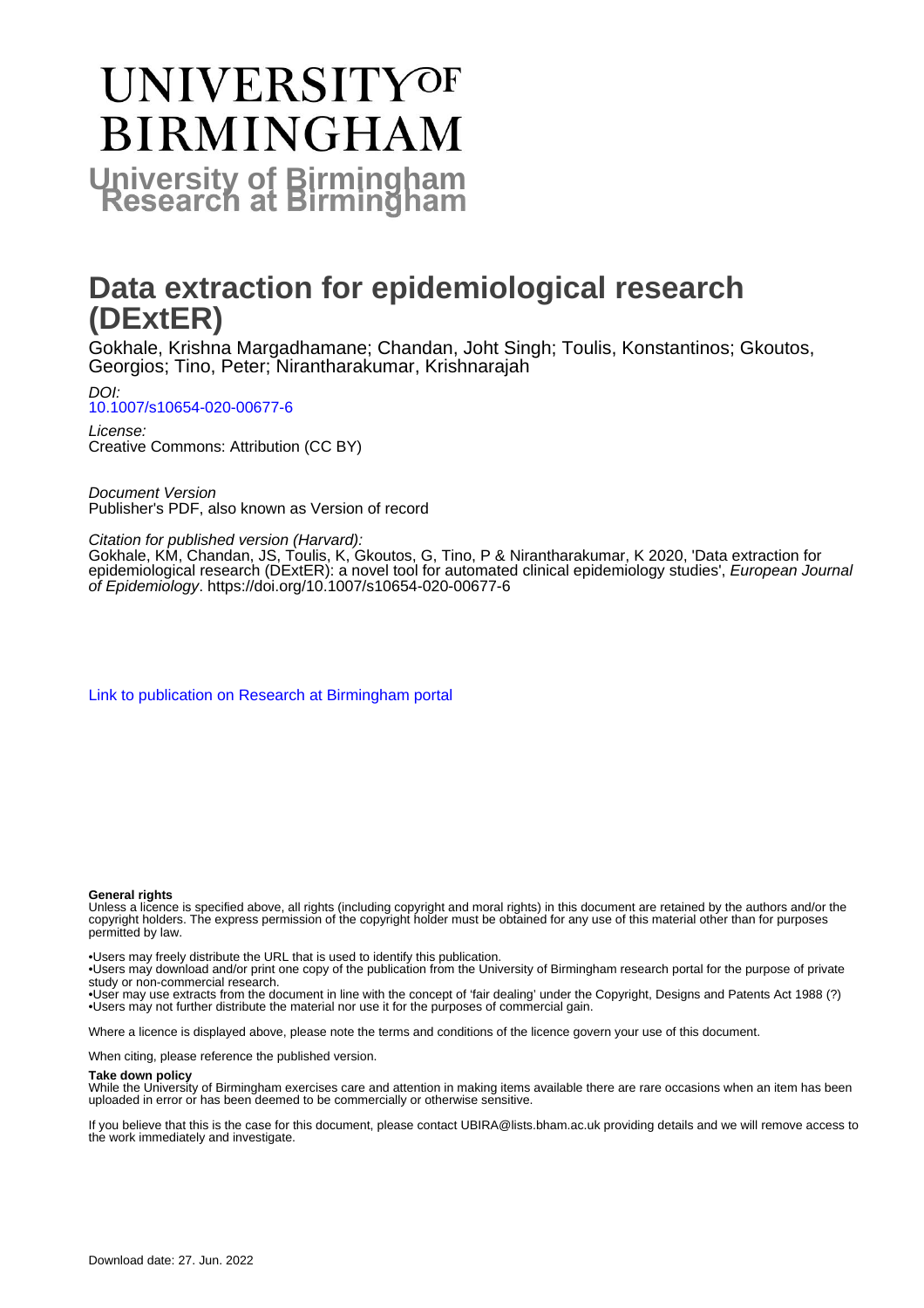### **METHODS**



# **Data extraction for epidemiological research (DExtER): a novel tool for automated clinical epidemiology studies**

**Krishna Margadhamane Gokhale1,2,4 · Joht Singh Chandan2  [·](http://orcid.org/0000-0002-9561-5141) Konstantinos Toulis2  [·](http://orcid.org/0000-0002-2044-4253) Georgios Gkoutos3,4  [·](http://orcid.org/0000-0002-2061-091X) Peter Tino<sup>1</sup>  [·](http://orcid.org/0000-0003-2330-128X) Krishnarajah Nirantharakumar2,[4](http://orcid.org/0000-0002-6816-1279)**

Received: 12 June 2019 / Accepted: 12 August 2020 © The Author(s) 2020

# **Abstract**

The use of primary care electronic health records for research is abundant. The benefts gained from utilising such records lies in their size, longitudinal data collection and data quality. However, the use of such data to undertake high quality epidemiological studies, can lead to signifcant challenges particularly in dealing with misclassifcation, variation in coding and the signifcant efort required to pre-process the data in a meaningful format for statistical analysis. In this paper, we describe a methodology to aid with the extraction and processing of such databases, delivered by a novel software programme; the "Data extraction for epidemiological research" (DExtER). The basis of DExtER relies on principles of extract, transform and load processes. The tool initially provides the ability for the healthcare dataset to be extracted, then transformed in a format whereby data is normalised, converted and reformatted. DExtER has a user interface designed to obtain data extracts specifc to each research question and observational study design. There are facilities to input the requirements for; eligible study period, defnition of exposed and unexposed groups, outcome measures and important baseline covariates. To date the tool has been utilised and validated in a multitude of settings. There have been over 35 peer-reviewed publications using the tool, and DExtER has been implemented as a validated public health surveillance tool for obtaining accurate statistics on epidemiology of key morbidities. Future direction of this work will be the application of the framework to linked as well as international datasets and the development of standardised methods for conducting electronic pre-processing and extraction from datasets for research purposes.

**Keywords** Epidemiology · Computer science · Extract · Transform · Load · Observational study · Research methods

**Electronic supplementary material** The online version of this article [\(https://doi.org/10.1007/s10654-020-00677-6\)](https://doi.org/10.1007/s10654-020-00677-6) contains supplementary material, which is available to authorized users.

- $\boxtimes$  Krishna Margadhamane Gokhale K.M.Gokhale@bham.ac.uk
- $\boxtimes$  Krishnarajah Nirantharakumar k.nirantharan@bham.ac.uk
- <sup>1</sup> School of Computer Science, College of Engineering and Physical Sciences, University of Birmingham, Birmingham B152TT, UK
- <sup>2</sup> Institute of Applied Health Research, College of Medical and Dental Sciences, University of Birmingham, Birmingham B152TT, UK
- <sup>3</sup> Chair of Clinical Bioinformatics, Institute of Cancer and Genomic Sciences, College of Medical and Dental Sciences, University of Birmingham, Birmingham B152TT, UK
- <sup>4</sup> Health Data Research UK, Birmingham, UK

# **Background**

Advancements in technology and healthcare systems has enabled large-scale collection of longitudinal electronic health records [[1\]](#page-12-0). In the UK, there are many primary care databases (THIN, CPRD, QResearch and ResearchOne) of anonymised patient records [\[2](#page-12-1), [3\]](#page-12-2). These datasets include information on demographics, practice registration related information, prescriptions, morbidity, lifestyle factors (height, weight, blood pressure, smoking and alcohol status) immunisation and laboratory test results [[4\]](#page-12-3). The volume of data held in such datasets will continue to increase [[5,](#page-12-4) [6\]](#page-12-5).

Generally, the data within primary care databases are derived from healthcare software system used to manage patient's clinical data [[7,](#page-12-6) [8\]](#page-12-7). These systems are designed for the end-user experience of helping healthcare professionals to access and manage clinical data rather than for research purposes. As such, these datasets present several challenges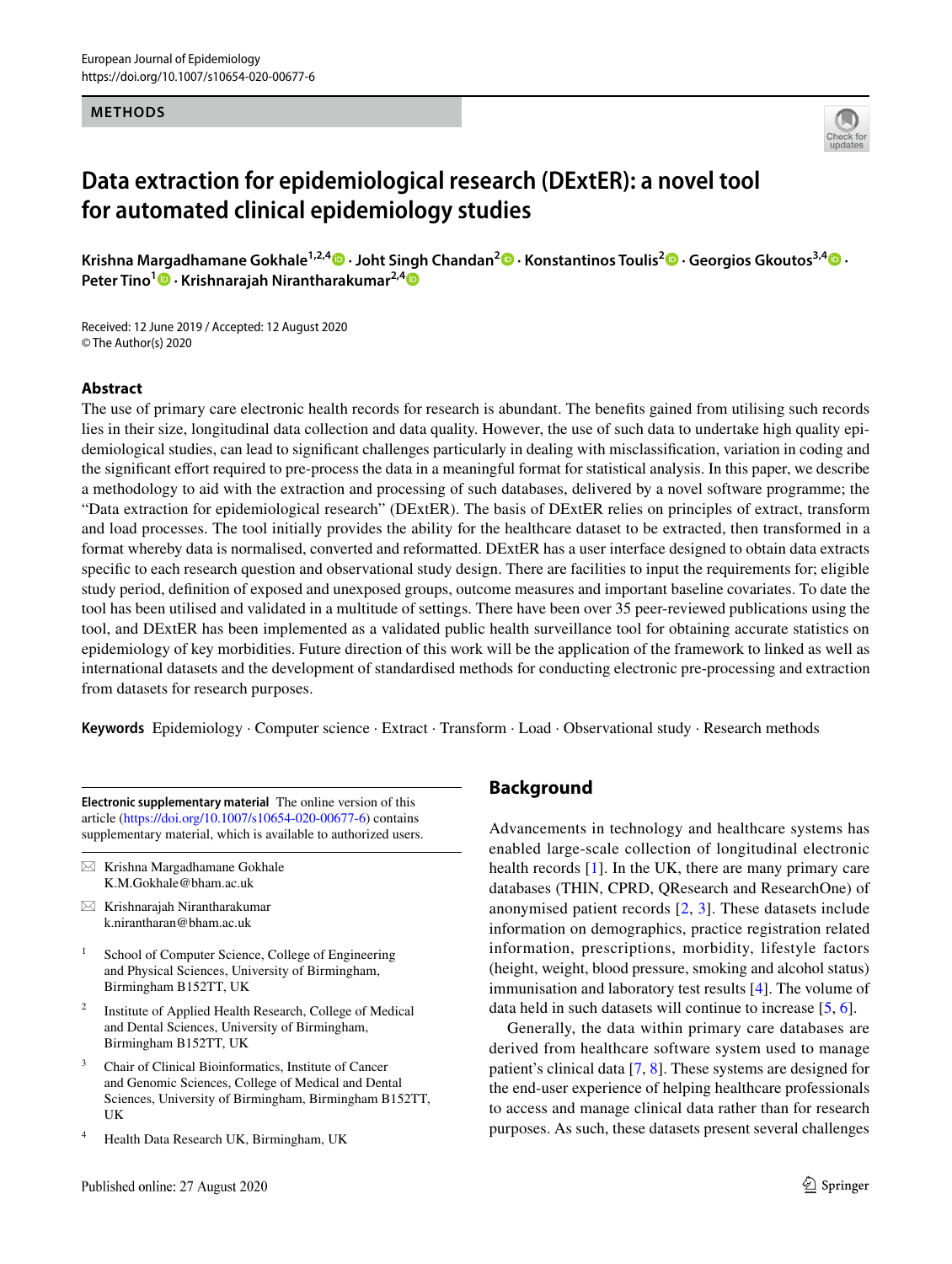related to missing data, variation in defnitions for diagnoses and incomplete and inadequate capturing of secondary care information [[9–](#page-12-8)[11\]](#page-12-9). However, the strength of these databases lies in their size, breadth, representativeness of the population, long-term follow-up and sufficient data quality. Primary care databases offer great research potential related to drug safety and efectiveness research, identifcation of disease risk factors, generation of algorithms for identifcation of high risk patients, evaluation of public health policies and surveillance of diseases [\[4](#page-12-3), [12](#page-12-10)[–16](#page-12-11)]. In recent years, there is an increase in trend of using such routinely available data in healthcare research [\[3](#page-12-2), [17\]](#page-12-12).

In research which utilises primary care databases, data pre-processing and extraction are important steps of transforming the available raw data into a format suitable for statistical analysis. The process of extraction of primary care data for research is expensive due to time, effort and expertise required [[11](#page-12-9)]. Factors such as; database size, database structure, range of available data, level of detail, complexity of study designs and study variables (such as exposure, outcome, inclusion or exclusion criterion and potential confounders) makes data extraction a complex process. It requires experts with considerable clinical, scientifc and technical expertise to interrogate primary care databases [\[18\]](#page-12-13). A sound communication and documentation process is also important between researchers and data extraction experts to reduce human induced errors, and to minimize any biases that may occur in extracted data set because of miscommunication or diference in understanding. Data suppliers may offer extraction services for a fee, or researchers may collaborate with in-house specialists available to carry out extraction. There are no standard methodologies one can follow to extract data from primary care databases. An initial extraction may be based on patient restrictions, inclusion and exclusion criteria and multiple other extractions are performed to obtain additional variables. Experts use various software to manually compile an analysable data set for each study. This non-standard and non-automatic way of data extraction is labour-intensive; adds constraints on accuracy and reproducibility of results; and has limited methods to verify the validity and integrity of the datasets generated. Some corporate as well as University bodies have made considerable progress in trying to deliver solutions to manipulating electronic health record data. The rEHR R package, and The European Health Data & Evidence Network's (EHDEN) Observational Health Data Sciences and Informatics (OHDSI) platform ATLAS are examples of software available to support researchers in extracting data taken from primary care [[19,](#page-12-14) [20\]](#page-13-0). However, these packages and tools requires substantial user manipulation, statistical background and programming expertise which clinicians may lack and/or lacks certain features such as data extraction based on particular study designs and the ability to match cohorts. Aetion is an example of an alternate corporate provider of readily analysable datasets using longitudinal healthcare data, however, the mechanism and schema of their approach has not yet been published, therefore the validity and reproducibility of their approach is currently unclear [[21\]](#page-13-1).

In spite of best efforts, data extraction from primary care databases poses a number of issues; technical, human dependent, non-automatic, time consuming, need for data cleaning, handling very large data sets and complex logic with no room for verifcation and validation of the generated data. With advances in technology, there is clear scope in improving current methods of designing studies and extracting data. In particular, considering the importance of data in medical research, it is crucial to create automated methods to extract verifable and valid datasets to expedite research and to avoid human induced errors.

In this paper, we introduce DExtER, an extract transform load (ETL) based software framework that enables automated clinical epidemiological studies (ACES), in a reproducible and verifable way. This system potentially allows the stakeholders to extract high quality, patient-based data from primary care databases and hence enables a large range of research possible with electronic primary care data that could be translated to other healthcare databases.

# **Methodology**

# **Extract, transform and load (ETL)**

ETL [[22](#page-13-2)] processes are backbones of data warehousing. Application of ETL is not new in medical research [\[23](#page-13-3)[–26](#page-13-4)]. ETL performs three distinct steps; extraction of data from source system, transformation of data and loading of data into target system.

**'Extraction'** is a simple process, in which depending on what stage the data is needed and what data is needed, tailored subset of data that is necessary for the subsequent transformation stage is extracted from specifc parts of the data source. Extraction can be from multiple sources (multiple primary care databases or a combination of primary and secondary care databases) and from any form of technological infrastructure (or a combination of them) in which the data is being stored (e.g., RDBMS, NoSQL, spreadsheets and fat fles).

During '**Transformation'** a number of operations can take place e.g., conversion, fltering, reformatting, application of a number of special-purpose business rules and aggregation. It is important to identify and note some of the schema level and instance level challenges that may occur during transformation [[27](#page-13-5)]. For example, as the system allows multiple data sources, conficts in naming can occur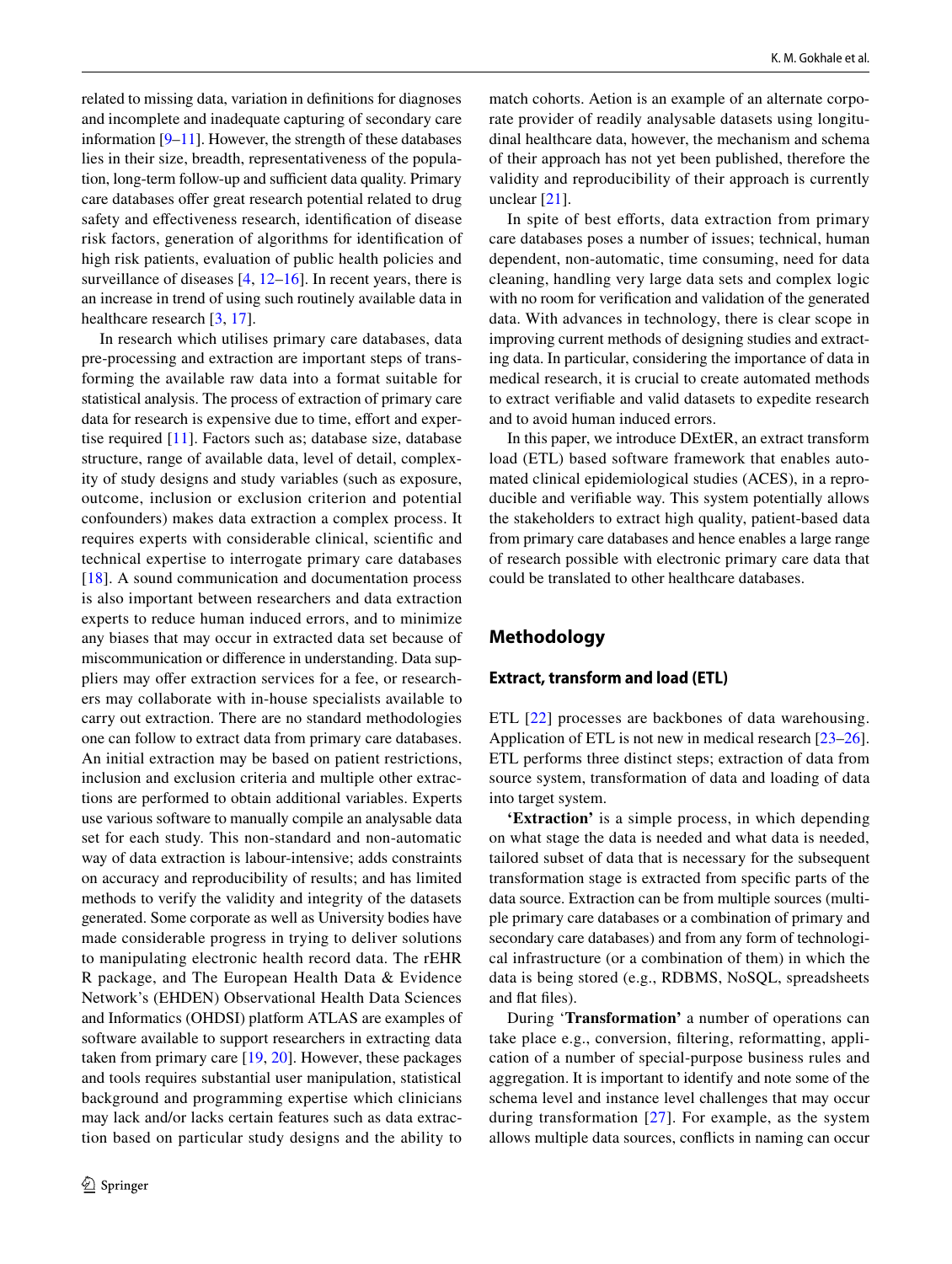where same name might identify diferent things in the data sources. Diferent primary care databases may use diferent clinical coding systems (Read codes vs ICPC: International Classifcation of Primary Care). Value level problems may exist such as diferent date formats or HbA1c being expressed in % as opposed to mmol/mol. Converting data structure and semantics of various databases into one common format, for example OMOP CMD [\[28](#page-13-6)], helps to solve some of these issues. The benefts of such unifed data model has already been well researched [\[28](#page-13-6)[–30](#page-13-7)].

Alternatively, several operations such as conversion, normalization and reformatting are accommodated in the transformation steps. Finally, in the '**Load'** step, the resulting transformed data gets pushed into the target systems or fle formats.

# **Flow of control and application to observational study design**

Our system is based on observational (cohort, case–control, and cross-sectional) study designs. Although, the core principles of each observational studies are somewhat similar (observational in nature without introducing an intervention), they do have certain steps that do difer in terms of exposure defnition, the need for controls and how they manage time. Hence the frst step towards automating data extraction was to map out steps performed in these study designs. For example, a cohort study requires an exposed and unexposed group which are both followed up until a point of outcome or study end date.

Instead of creating a diferent ETL workfow for each study design, we identifed common extraction steps and merged them while allowing necessary branches for steps unique to each design. This way we were able to create a single workfow model (Fig. [1](#page-3-0)) that is applicable for all the three study designs and understand the primary flow of control (ordered sequence of steps) that describes the route of data from the sources to the target, and intermediate transformations along the workfow. Defning this fow of control is essential for implementation and serves as the conceptual design of our novel model  $[31, 32]$  $[31, 32]$  $[31, 32]$  $[31, 32]$  (i.e., the process of identifying the sources and the target systems, and determining the appropriate transformations).

Figure [1](#page-3-0) also represents the ETL workflow and illustrates primary care database sources (PC DB1 and PC DB2), which could represent any electronic health record dataset. The raw data from each source propagates through different workflow stages of the system based on the study design and user input criteria. Depending on selected study design and input criteria, the extraction process may not involve all the transformation stages. For example, in a cross-sectional study, there is no control



ETL reference architecture for automated Data Extraction for Epidemiological Research(DExtER) for Cross-sectional, Cohort and Case-control study design

<span id="page-3-0"></span>**Fig. 1** ETL workfow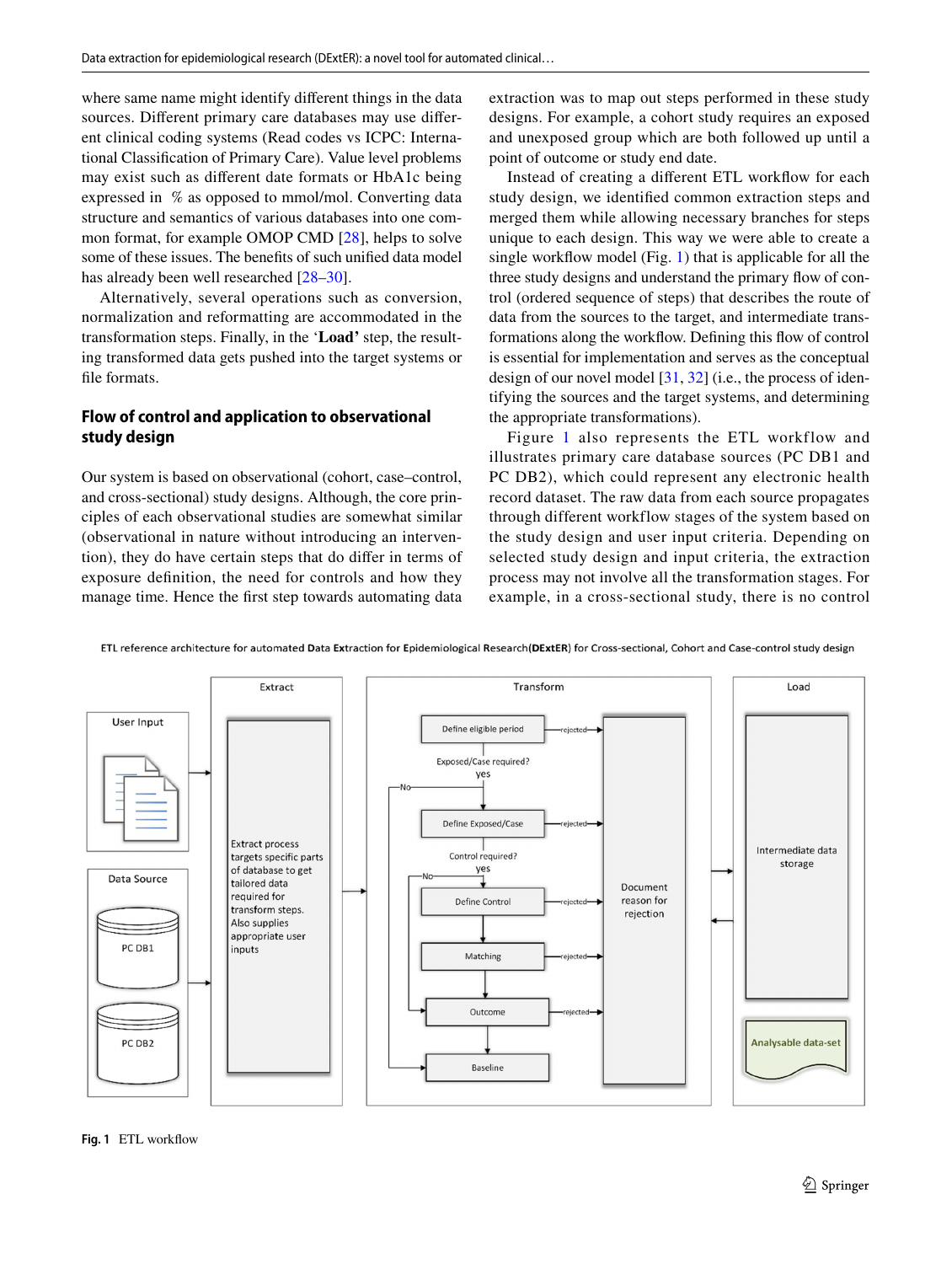selection, outcome definition or matching required, and hence the extraction process would skip these stages. Before each transformation stage begins, an extract step will fetch tailored data from specific parts of the raw data sources based on the input criteria. After each stage of the transformation process, there are intermediate data stores that holds the transformed data until it propagates to the next stage. The intermediate data stores can be inmemory data structures (such as RAM) or can be stored in physical memory; the latter option are helpful in the case of a failure, where the whole process need not be started from the beginning. Ultimately, raw data is transformed into analysable datasets and loaded into the target system. An important process at the end of each transformation step is to document the reason why some patient records may be rejected and do not qualify for further processing. This documentation process is crucial and of immense importance, to ensure that data produced by the system is verifiable and valid, often a step which is not as easily achieved through other means. This process informs stakeholders of why patients were filtered out at various stages of data extraction and the reason for rejection. Another important feature of our model is its modular nature. Modularity of the system allows flexibility in terms of error handling, logic implementation, and provides ease to add new workflow stages (for example, a new workflow stage to clean the data set). A specific transformation stage of importance is added to encrypt the datasets using Advanced Encryption Standard (AES) 256-bit cipher as a data privacy step.

# **Stages of study design input using DExtER**

A pre-requisite for using the system to extract data is to come up with a well-defned set of inputs, ranging from; study period, study population, study variables (exposure, outcome and covariates), requirement of controls with matching criteria and the baseline characteristics with the outcome(s) of interest. In our implementation of the system, we have built a web-based HTML UI for users to provide these inputs, and we save the input in database and supply it to the system for data extraction based on a FCFS (First Come, First Serve) queue and hence provide multiuser facilities. The primary care database we used was 'The health improvement network' (THIN) database [[33\]](#page-13-10). We have been able to test and validate the system on the Clinical Practice Research Datalink (CPRD) GOLD [[34\]](#page-13-11) and CPRD Aurum [[35](#page-13-12)]. Our system is applicable to any observational healthcare database which is similar in structure and semantics to CPRD, THIN or observational medical outcomes partnership (OMOP) common data model (CDM).

### **Stage 1: Defning study eligible period**

The frst stage of the system is the process of defning eligible period for the study (Table [1](#page-5-0)). This eligibility period is composed of the patient start and end date, and it is in between this time duration in which all the events of interest (exposure, outcome) take place. In this step, we defne the age and sex requirements of the group (e.g. in a study about pregnant woman we usually require only females of the age group 13–50 years) and apply data quality flters (e.g. adding days to keys dates of adequate computer usage) to improve the integrity of the raw data [[36,](#page-13-13) [37\]](#page-13-14).

# **Stage 2: Defning the exposed group in cohort design or cases in case–control design**

The next stage is to defne the exposed/case group as the system assigns each patient an index date based on single or multiple exposure (Table [2\)](#page-6-0). In this step we employ a recursive descent parser (a mathematical tool used to determine if a sequence of symbols such as sentence is syntactically correct) [[38](#page-13-15)], and a regular grammar (set of rules used to defne the syntax for a particular language) [[39\]](#page-13-16) to successfully identify any number of exposures. If the study has more than one exposure, then we propose two modes of parsing namely strict parsing and loose parsing. The former is used when the order of occurrence of each exposure is relevant to the study (for example, in one of our study the exposure was diabetic patients who were prescribed a particular medication [[40\]](#page-13-17)), if otherwise, the latter is selected. If the study requires unexposed group/controls, patients who do not belong to the exposed group are labelled as potential unexposed group/controls. In supplementary 1 we discuss the proposed regular grammar.

During implementation of the system we have trialled some advanced study designs such as whether the exposure considered is only incident patients compared to occasions where we have explored incidence and prevalent cases particularly where the exposure is rare [[40–](#page-13-17)[44](#page-13-18)]. Current work involves implementing pharmaco-epidemiolocal study designs such as new [[45](#page-13-19)] and prevalent new-user designs [[46\]](#page-13-20).

During this stage it is also important to understand how to manage the outcome variables. If the study requires patients to be removed if an event of the outcome has occurred before the index date, then the workfow stage for determining outcome(s) is executed right after each time an index date is assigned to the patient and then patients are removed if the outcome has occurred before index date. If the study does not have any restriction on the patient based on the outcome the workfow stage for determining outcome(s) is executed before the last stage.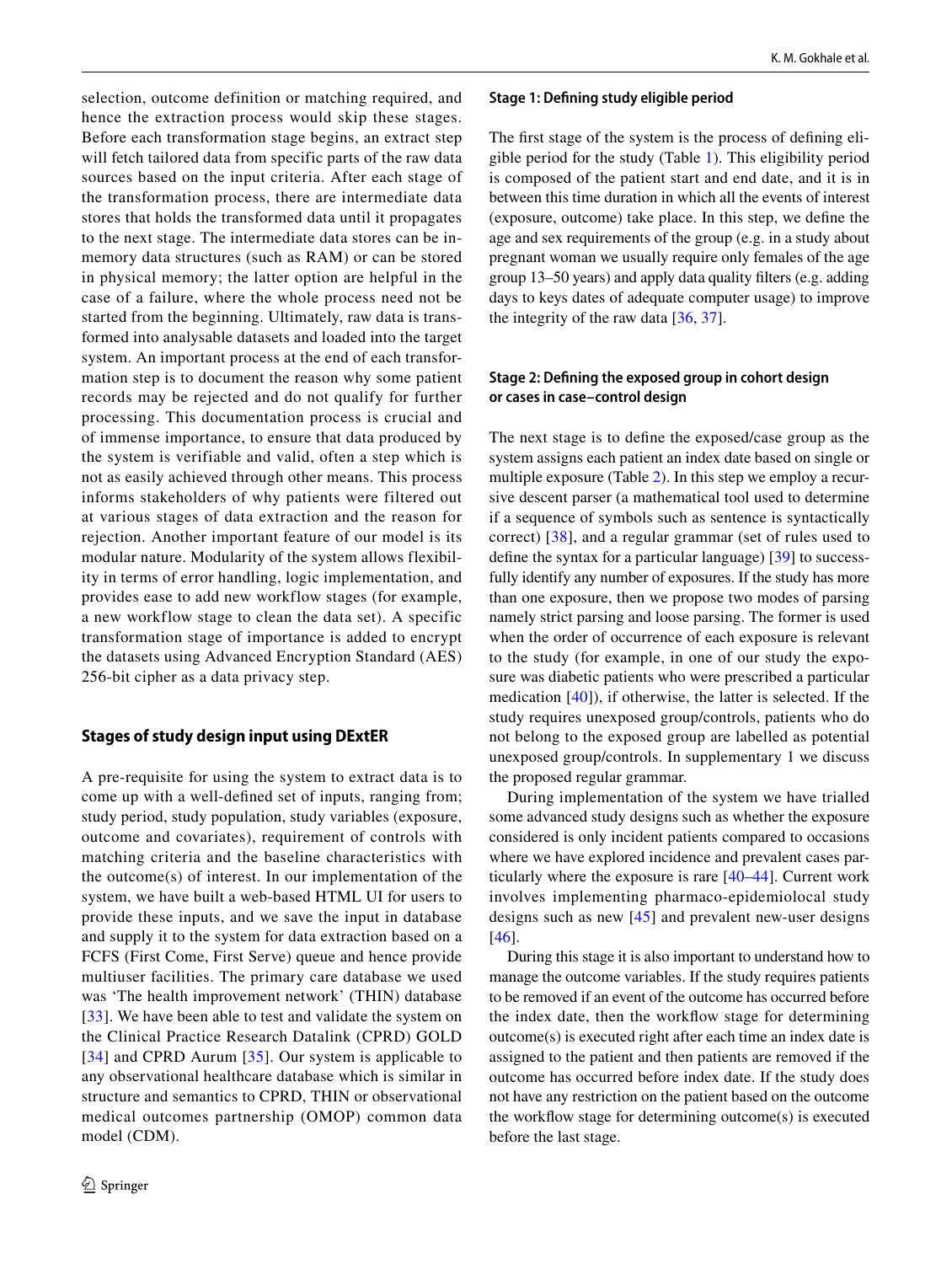#### <span id="page-5-0"></span>**Table 1** ETL stage 1: defning study eligible period

| #              | Variable name                                                                                                                                     | Data type                                                                                   | Example    |
|----------------|---------------------------------------------------------------------------------------------------------------------------------------------------|---------------------------------------------------------------------------------------------|------------|
|                | Study start date                                                                                                                                  | Calendar date                                                                               | 15/01/1998 |
| 2              | Study end date                                                                                                                                    | Calendar date                                                                               | 15/12/2019 |
| 3              | The number of days that should be added to key dates (Computerization/Acceptable Mortality Rate/<br>Healthcare System) of the practice (optional) | Numeric                                                                                     | 365        |
| $\overline{4}$ | The number of days the patient should be registered in the practice before inclusion in the study (optional)                                      | Numeric                                                                                     | 365        |
| 5.             | Age at cohort entry                                                                                                                               | Numeric                                                                                     | $25 - 84$  |
| 6              | Maximum allowed age at cohort exit.                                                                                                               | Numeric                                                                                     | 115        |
| 7              | Sex of the population                                                                                                                             | Categorical with<br>following levels<br>$\bullet$ Male<br>$\bullet$ Female<br>$\bullet$ Any | Any        |

Transformation logic

1. For each practice present in the database repeat the following

- Add the number of days to key dates (input #3)
- Practice start date  $=$  latest date of (key dates, Study Start Date)
- Practice end date = earliest of (Study End date, Collection date)
- 2. For each patient record present in the eligible practice, repeat the following
- Add the number of days to Registration date of the patient if input is supplied (input #4)
- Patient start date=latest date of [Registration date, Practice Start Date, date the patient attains minimum age at cohort entry (input #5)]
- Patient end date = earliest date of [Practice End date, Deregistration date, Death date, date the patient attains maximum age allowed at cohort exit (input #6)]
- If patient is at least minimum age years old at patient start date, but not older than maximum age years old go to next step
- If patient's sex is same as what is supplied in input 7, go to next step
- • If patient start date is before practice end date and patient end date is after practice start date, store the patient record for the next stage else reject

3. Document reason for rejection

# **Stage 3 and 4: Defning the control group and matching**

The control selection stage (stage 3) executes only if the controls are required for the study (Table [3](#page-8-0)). We note that unexposed/control group can still have exposure(s). Although the index date for controls depends on the clinical question and study design, in most studies the corresponding exposed patient's index date is assigned to the control patient to mitigate immortality time bias [\[47](#page-13-21)].

The matching stage (stage 4) of the ETL workfow is employed where controls are required for the study and they need to be matched on specifc parameters (Table [4](#page-9-0)). The matching criteria in each epidemiological study varies dependent on the study design. Parameters such as age, sex, and practice-based matching are common, some criteria such as matching disease duration (example diabetes duration), matching variable values (e.g. HbA1c or BMI) are also required at times. In our implementation of the system we have provided a range of matching criteria such as the number of unexposed/controls needed per exposed/case; should unexposed/control come from the same practice or

from randomly selected practices; and what parameters they need to be matched on (e.g. age, gender and other variables described above).

We have developed the UI so that users can enter appropriate inputs for each of them. The matching stage of the workflow works in two steps. In the initial step, for each exposed/case in the study we identify and mark a list of unexposed/controls who pass the matching criteria. In the next step, we randomly (to avoid any biases) select the required number of controls for the exposed/case from the initial list and mark them as group by assigning them a unique number. Remaining unexposed/controls are unmarked and are available as potential controls for the other exposed/cases.

# **Stage 5: Determining outcome and defning patient exit date**

This process introduces a new variable called the patient exit date (Table [5](#page-10-0)), which is by default the patient end date unless the study has an outcome in which case the patient exit date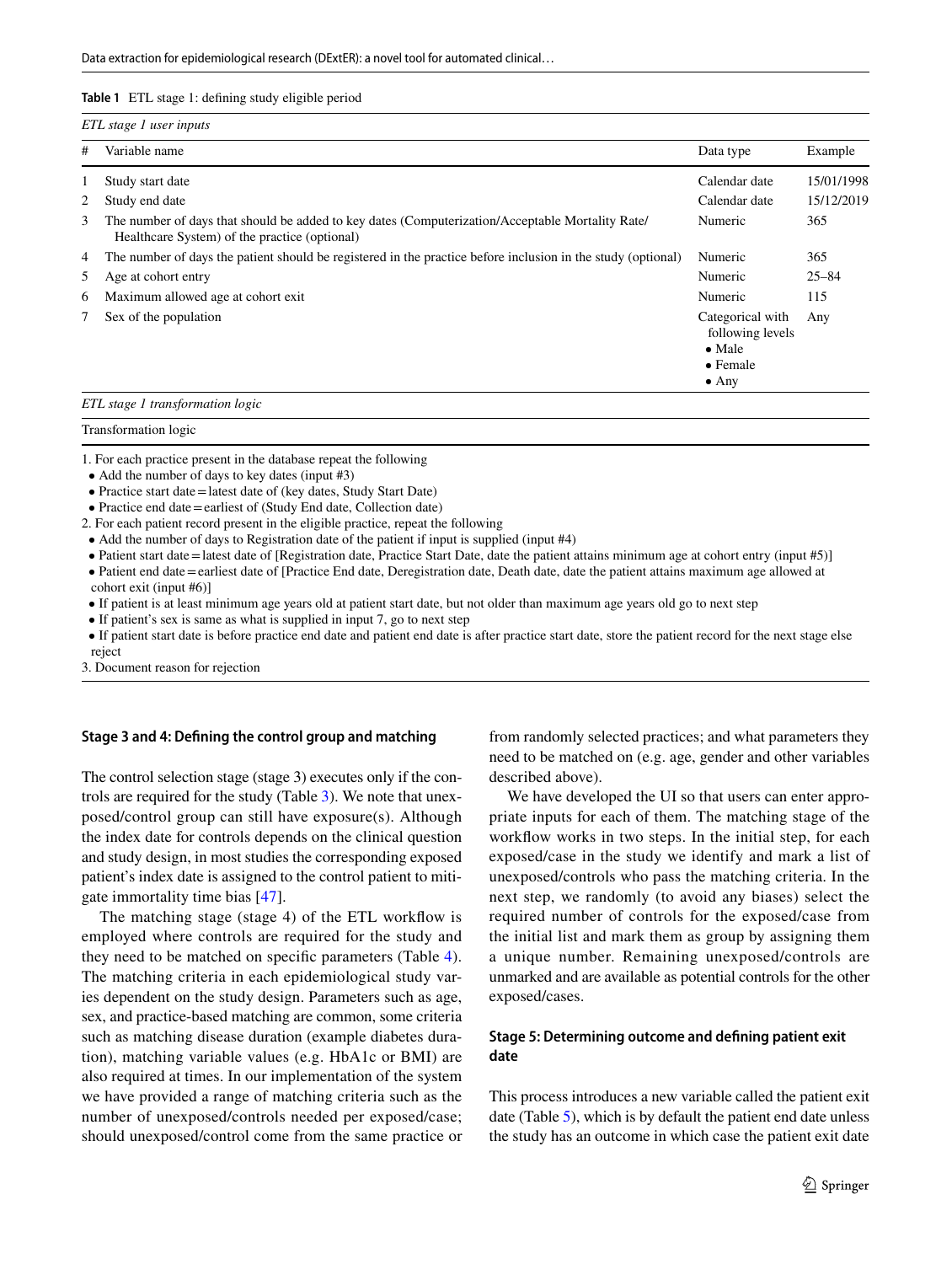#### <span id="page-6-0"></span>**Table 2** ETL stage 2: Defning the exposed group in cohort design or cases in case–control design

#### *Defning code entities*

In electronic health records all diagnoses, symptoms, treatment, physical and laboratory measurements are coded into the system using some sort of clinical coding system, for example in Vision and EMIS systems, Read codes are used to record all diagnoses and symptoms. In HES records OCPC and ICD10 codes are used for the same purpose

In this section we introduce a code entity which encapsulates clinical code that represents diagnoses, symptoms, treatment, physical or laboratory measurements etc. and some properties that describe it's use and characteristic. The properties of Code Entities will change slightly depending on which ETL stage it is being used

#### *Code entity for exposure*

| # | Variable      | Data type                                                                                                                                                                                                                                                | Example                                                                                                           |
|---|---------------|----------------------------------------------------------------------------------------------------------------------------------------------------------------------------------------------------------------------------------------------------------|-------------------------------------------------------------------------------------------------------------------|
| 1 | Name          | Text                                                                                                                                                                                                                                                     | Type2Diabetes                                                                                                     |
| 2 | Criteria      | Categorical with following levels<br>• Inclusion criteria<br>$\bullet$ Exclusion criteria                                                                                                                                                                | Inclusion criteria                                                                                                |
| 3 | Exposure type | Categorical with following levels<br>For inclusion criteria<br>• Incident only<br>• Incident or prevalent<br>• First record after cohort entry<br>For exclusion criteria<br>• Exclude if ever recorded<br>$\bullet$ Exclude if recoded before index date | For inclusion<br>• Incident only<br>For exclusion<br>$\bullet$ Exclude if ever recorded                           |
| 4 | Definition    | Delimited text                                                                                                                                                                                                                                           | Read code for Type 2 diabetes:<br>C <sub>10F.11</sub> , C <sub>10F.00</sub><br>ICD10 for Type 2 diabetes:<br>E110 |

#### ETL stage 2 user inputs:

| #              | Variable name                                            | Data type                                                                | Example                                                                                                                                                                                                                            |
|----------------|----------------------------------------------------------|--------------------------------------------------------------------------|------------------------------------------------------------------------------------------------------------------------------------------------------------------------------------------------------------------------------------|
|                | Code entity                                              | Code entity of exposure                                                  | Name: Type2 Diabetes<br>Criteria: Inclusion criteria<br>Exposure type: Incident only<br>Definition: {C10F.11, C10F.00}<br>Name: Metformin<br>Criteria: Inclusion criteria<br>Exposure type: Incident only<br>Definition: {6.1.2.2} |
| 2              | Combination logic of the exposure                        | Text: formatted as regular grammar suggested                             | Type2Diabetes and Metformin                                                                                                                                                                                                        |
| 3              | Parsing mode                                             | Categorical with following levels<br>$\bullet$ Strict<br>$\bullet$ Loose | Strict                                                                                                                                                                                                                             |
| $\overline{4}$ | Exclude patients if these outcomes occur<br>before index | Code entity (list)                                                       | Ischemic heart disease<br>Stroke                                                                                                                                                                                                   |

is set to the date on which the outcome occurred. This stage is also responsible to extract any outcome required for the study for all eligible patients.

# **Stage 6: Baseline variables and assembling an analysable dataset**

The last stage of the workflow is extracting baseline variables that are required for the study (Table [6](#page-11-0)). This is a simple extract step where for each patient the required variables (e.g. BMI, glucose levels) are extracted from the raw data

stage also hosts a fnal Load step, which assembles all the study variables from corresponding intermediate data stores (previously extracted and transformed at diferent stages of the workfow) as the analysable dataset. We also propose encrypting the generated datasets to standards set by NHS to enforce data protection. At the end of the process, we provide the reason for rejection of the discarded patients. This process is executed each

sources based on the input criteria (example if the latest value is required or if the earliest value is required). This

time a patient is discarded. Here we employ a map data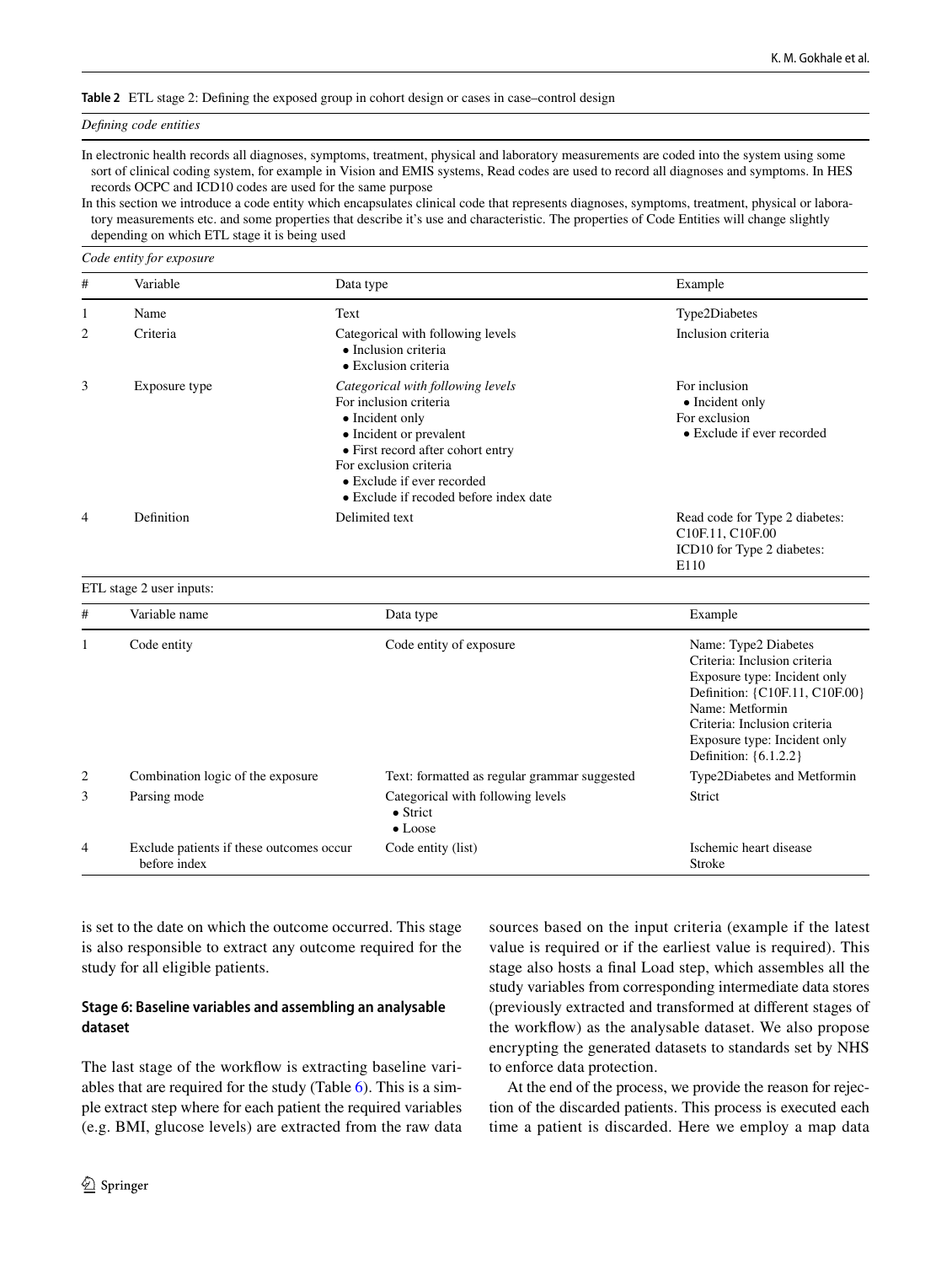| Table 2 (continued)              |  |
|----------------------------------|--|
| ETL stage 2 transformation logic |  |
| Transformation logic             |  |

Repeat the following for each eligible patient record present from previous stage

• For each code entity with inclusion criteria if the exposure type is

 ○ Incident only: fnd the earliest event of the code entity before patient end date and save details if found, if the event is before patient start date exclude patient and document reason for exclusion

○ Incident or prevalent: fnd the earliest event of the code entity before patient end date and save details if found

 ○ First record after cohort entry: fnd the earliest event of the code entity after the patient start date and before patient end date and save details if found

 • The parser in the system based on the combination logic supplied does the following each time it encounters a code entity of the patient ○ If all inclusion code entities are found in the patient go to next step, else if controls are required mark patient as 'potential control' else discard the patient and document reason

○ If the parsing mode is loose, latest event date among the code entities is set as patient's index date

 ○ Else if the parsing mode is strict, If and only if the code entities have occurred in the same order as defned in the combination logic, set patient's index date as date of latest entities' event date else discard the patient and document reason for rejection

• For each code entity with exclusion criteria if the exposure type is

 ○ Exclude if ever recorded: fnd the event described by the code entity, if the entity is found exclude patient and record documentation for rejection

 ○ Exclude if recorded before index date: fnd the event described by the code entity before patient's index date, if the entity is found exclude patient and record documentation for rejection

• Exclude patients if these outcomes occur before index

 ○ For each code entity in the list check if it occurs before index date, if the entity is found exclude patient and record documentation for rejection

structure that maps reason for rejection to number of patients discarded for that reason. When the system encounters a patient, who is to be discarded, frst it looks in the map to see whether it already contains the (key) reason for rejection which triggered the process. If present, then the value against this reason is incremented by one and patient is discarded. If the reason is not already present, then it is newly entered in the map, and the corresponding value is set to 1. This way we will be able to record all the patients who are rejected and the exact reason behind why they were rejected. Optionally, we can also log details of the patient to manually verify the rejection.

#### **Implementation on site**

We have implemented DExtER as a 3-tier web-based software system. We have built a website as the front end where stakeholders of the system can login and use the UI to submit their study design and data extraction requests which are stored in a database. The middleware of our system is the data extraction software written in Java. The middleware processes the data extraction requests on a frst come, frst serve basis and notifes users when the data extraction is complete. The backend of the system is Postgres RDBMS to store THIN database available to our institution.

# **Data protection and privacy**

Data protection and privacy policies are important pre-requisites for any successful tool. Therefore, the web interface

we developed for this tool are line with the University of Birmingham data regulation guidance and works within the principles set out by the Information Commissioners Office [\[48](#page-13-22)]. Prior to any data extraction, the study design must have gone through ethical approval. Following which, in accordance with the protocol sent for ethics, a minimum dataset is extracted. A data extraction log (audit) is created each time an extraction is attempted. Following extraction, the dataset is encrypted to AES 256 using a password supplied to the user.

# **Discussion**

To date we have conducted a wide variety of epidemiological studies to both validate our tool and shed light on complex clinical questions. This research has been conducted as part of funded investigator led research, doctoral research and postgraduate taught course dissertations. The results of such studies have culminated in over 35 peer-reviewed publications in high impact factor general medical and specialist journals in the last 2 years, with more than 25 studies currently ongoing simultaneously. We highlight some of the studies, present comparable research elsewhere as a source of validity and discuss their clinical and public health importance below.

# **Utility and validity of DExtER**

A summary of validation of the tool can be seen in supplementary 2. In our frst study utilising the DExtER tool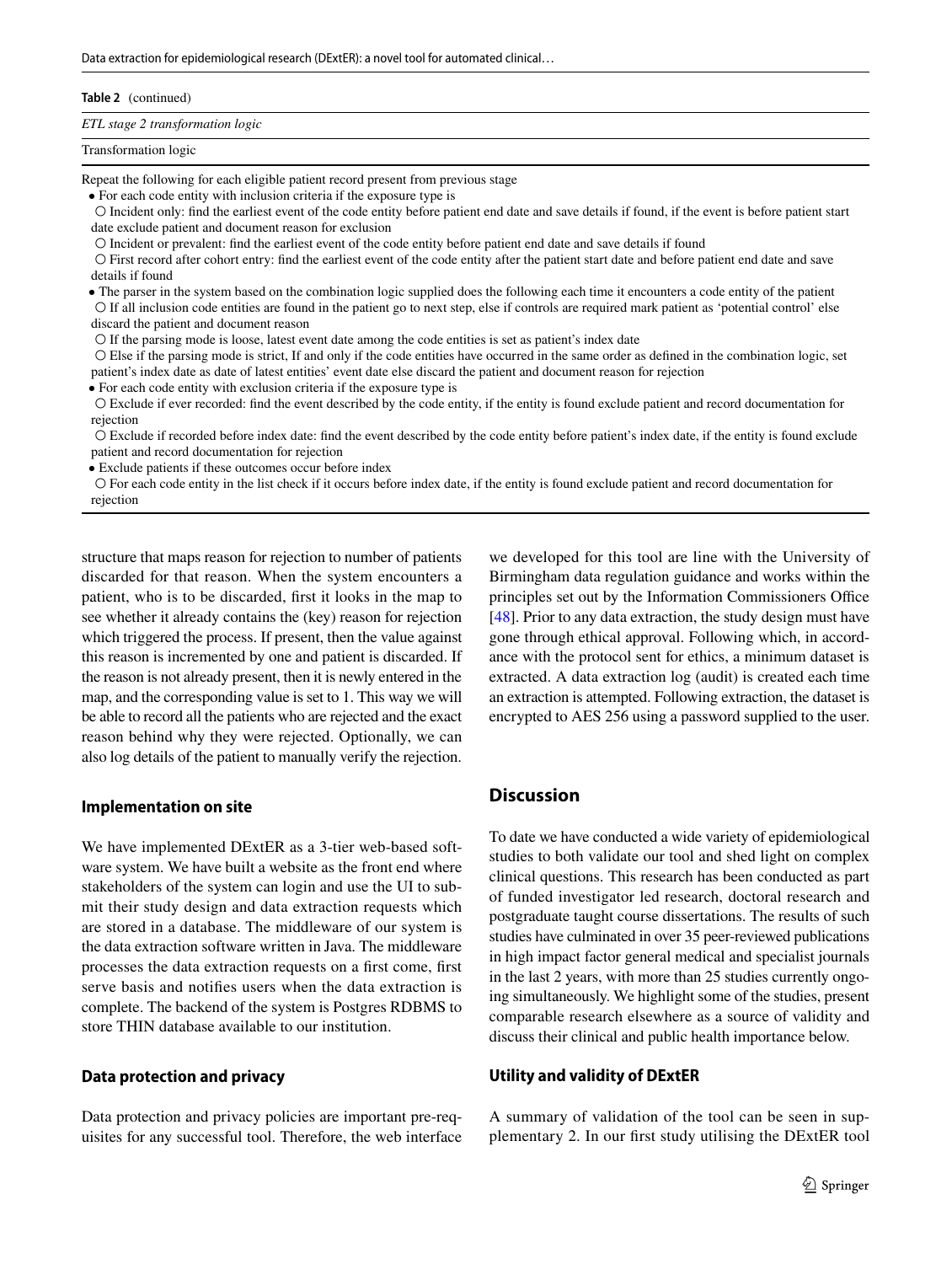#### <span id="page-8-0"></span>**Table 3** ETL Stage 3: Defning the control group

This stage is very similar to the previous stage in many ways. The he defnition of the code entity remains the same as in the previous stage

| # | Variable name                     | Data type                                                                | Example                                                                                                               |
|---|-----------------------------------|--------------------------------------------------------------------------|-----------------------------------------------------------------------------------------------------------------------|
|   | Code entity                       | Code Entity of exposure                                                  | Name: Type2Diabetes<br>Criteria: Inclusion criteria<br>Exposure type: Incident only<br>Definition: {C10F.11, C10F.00} |
| 2 | Combination logic of the exposure | Text: formatted as regular grammar suggested                             | Type2Diabetes                                                                                                         |
| 3 | Parsing mode                      | Categorical with following levels<br>$\bullet$ Strict<br>$\bullet$ Loose | Loose                                                                                                                 |

#### Transformation logic

Repeat the following for each eligible patient record marked as 'potential control' from previous stage

• For each code entity with inclusion criteria if the exposure type is

 ○ Incident only: fnd the earliest event of the code entity before patient end date and save details if found, if the event is before patient start date exclude patient and document reason for exclusion

○ Incident or prevalent: fnd the earliest event of the code entity before patient end date and save details if found

 ○ First record after cohort entry: fnd the earliest event of the code entity after the patient start date and before patient end date and save details if found

 • The parser in the system based on the combination logic supplied does the following each time it encounters a code entity of the patient ○ If all inclusion code entities are found in the patient go to next step, else discard the patient and document reason

○ If the parsing mode is loose, latest event date among the code entities is set as patient's index date

 ○ Else if the parsing mode is strict, If and only if the code entities have occurred in the same order as defned in the combination logic, set patient's index date as date of latest entities' event date else discard the patient and document reason for rejection

• For each code entity with exclusion criteria if the exposure type is

 ○ Exclude if ever recorded: fnd the event described by the code entity, if the entity is found exclude patient and record documentation for rejection

we explored the association between Type 1 Diabetes and subsequent risk of developing epilepsy using a cohort study design [[49](#page-13-23)]. Previous literature were mainly case studies or case control in nature [\[49](#page-13-23)–[52\]](#page-13-24). One study explored the association in a cohort design but the study was from a lowmiddle income country, where there are other confounding factors that may have resulted in the observed association. [\[53\]](#page-13-25) In our study we identified exposed patients in THIN database with a diagnosis of Type 1 Diabetes and matched them to four unexposed patients by age, gender and general practice location. After following both sets of patients for, on average, just over 5 years, we were able to identify how many patients in each group developed epilepsy. The incidence rate (IR) of the development of epilepsy in the unexposed group was 44 per 100,000 person years. This rate is similar to published literature, as a recent systematic review described the IR to be 50/100,000 person years in developed countries globally [[54](#page-13-26)] This was compared to an IR in our exposed group of 132/100,000 person years, resulting in an overall adjusted Hazard ratio (HR) of 3.01 (95% CI 1.93–4.68). This threefold increased risk was similar to cohort study from Taiwan (HR 2.84; 95% CI 1.95–4.69) [\[53\]](#page-13-25).

We have conducted similar retrospective cohort study designs to report on outcomes including for rare diseases such as Achalasia [\[15](#page-12-15)] and IgA vasculitis [[41\]](#page-13-27). For IgA vasculitis we identifed patients with the child onset and adult onset IgA vasculitis and identifed following adjustment that these patients had an increased risk of developing hypertension (Child onset: HR 1.52; 95% CI 1.22–1.89; Adult onset: HR 1.42; 95% CI 1.19–1.70) and chronic kidney disease (Child: HR 1.89; 95% CI 1.16–3.07; Adult: HR 1.54; 95% CI 1.23–1.93) [[41](#page-13-27)]. With a similar study design, we identifed that the diagnosis of the oesophageal condition achalasia was strongly associated with the development of oesophageal cancer and lower respiratory tract infections [[15](#page-12-15)]. The fndings in both of these studies are useful to clinicians as we can shed light on novel associations which are important to consider in clinical management and long-term surveillance.

These two manuscripts also highlight another application of the DExtER tool, which we have since utilised. We were also able to study yearly incidence and prevalence of these conditions using yearly cohort and cross-sectional study designs respectively. We noted that the incidence of IgA vasculitis was stable but the documented prevalence in the general population was increasing. In our Achalasia study, we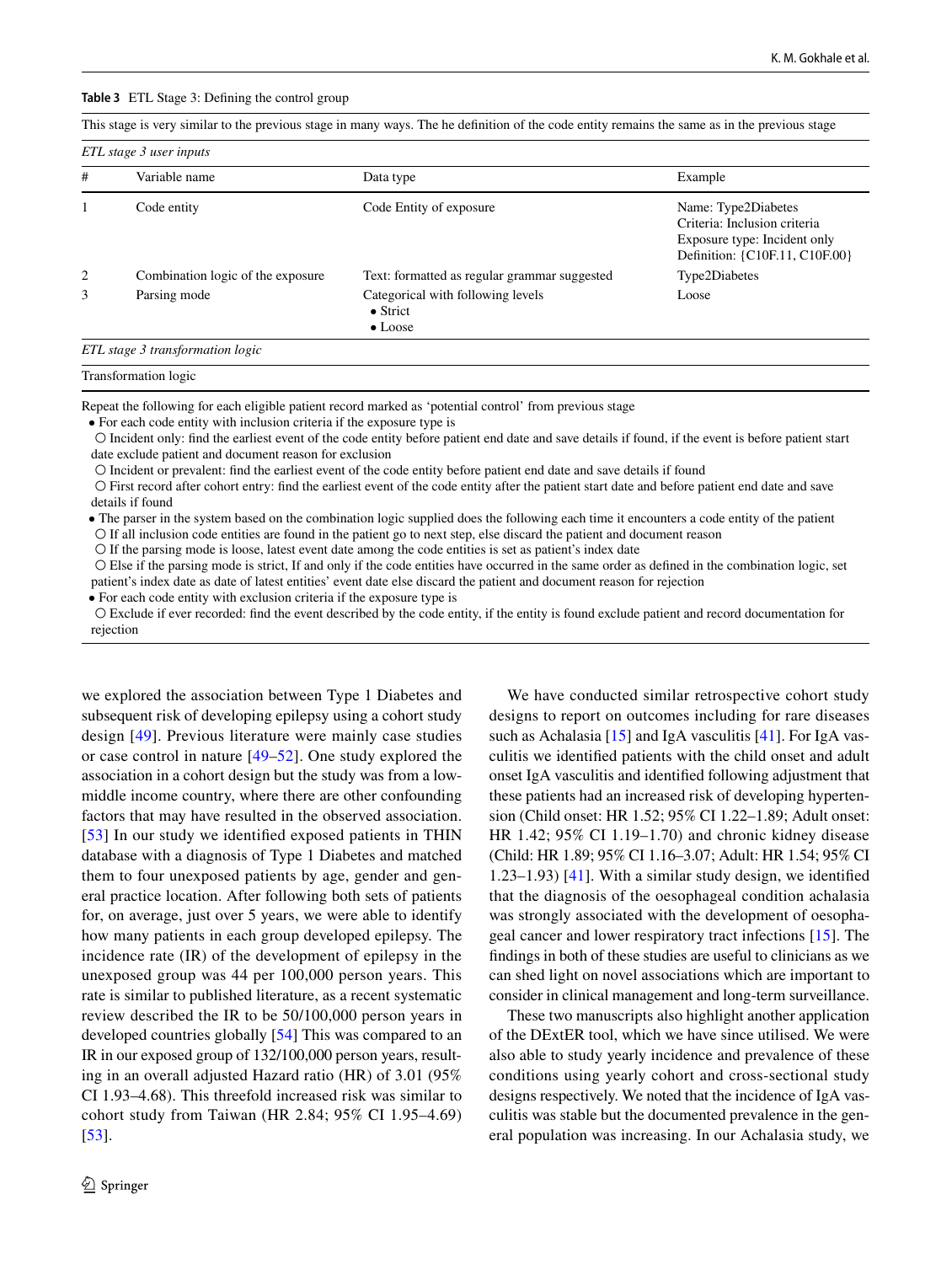#### <span id="page-9-0"></span>**Table 4** ETL Stage 4: Matching

In this step we match and assign controls to the exposed/case groups that we have defned in the previous two steps. In this stage we ignore the exposure type and criteria properties of the code entities

|                | ETL stage 4 user inputs                                                                                         |                                                                                   |                                             |  |  |
|----------------|-----------------------------------------------------------------------------------------------------------------|-----------------------------------------------------------------------------------|---------------------------------------------|--|--|
| $\#$           | Variable name                                                                                                   | Data type                                                                         | Example                                     |  |  |
| 1              | Number of controls required for each exposed                                                                    | Numeric                                                                           | $\overline{4}$                              |  |  |
| $\overline{c}$ | Plus, or minus how many years old can the control be compared to exposed                                        | Numeric                                                                           | 1                                           |  |  |
| 3              | Match on same sex                                                                                               | Categorical with following levels<br>$\bullet$ Yes<br>$\bullet$ Any<br>• Opposite | Yes                                         |  |  |
| 4              | Plus or minus how many days should we match on registration date                                                | Numeric                                                                           | 365                                         |  |  |
| 5              | Match on ethnicity                                                                                              | Categorical with following levels<br>$\bullet$ Yes<br>$\bullet$ No                | N <sub>o</sub>                              |  |  |
| 6              | Match on townsend score                                                                                         | Categorical with following levels<br>$\bullet$ Yes<br>$\bullet$ No                | N <sub>0</sub>                              |  |  |
| 7              | Match for exposure duration?                                                                                    | Categorical with following levels<br>$\bullet$ Yes<br>$\bullet$ No                | Yes                                         |  |  |
| 8              | Which exposure duration to match for and for how long (in days)?                                                | Code entity, numeric                                                              | Type2Diabetes, 365                          |  |  |
| 9              | Match for conditions at baseline, if yes what to match for?                                                     | Code entity                                                                       | Hypertension                                |  |  |
| 10             | Match for treatment at baseline, if yes what to match for?                                                      | Code entity                                                                       | Aspirin                                     |  |  |
| 10             | Match for physical measurements if yes with-in what time duration (in days) and to plus or<br>minus what value? | Code entity, numeric, numeric                                                     | BMI, $735, \pm 2$                           |  |  |
| 11             | Match for laboratory results if yes, with-in what time duration (in days) and to plus or minus<br>what value?   | Code entity, numeric, numeric                                                     | HBA1C, $735, \pm 2$                         |  |  |
| 12             | Exclude patients if this outcome event occurs before index date                                                 | Code entity (list)                                                                | <b>Stroke TIA</b><br>Ischemic heart disease |  |  |
| 13             | Exclude patients if this event occurs before index date                                                         | Code entity (list)                                                                | Obstructive sleep apnoea                    |  |  |

Some of the steps described below may not be executed depending on the input supplied by the user. For example, if the user does not wish to match for Townsend then matching for Townsend step would be skipped from execution

Transformation logic

1. Randomise the list of exposed patients and the list of potential controls

2. After randomisation repeat the following for each exposed

• Filter out all potential controls based on supplied sex matching criteria

 • Filter out all potential controls whose patient end date is before exposed/case's index date or patient start date is after exposed/case's index date

 • Calculate age as on exposed/case index date for all remaining controls. Filter out all potential controls if their they are too old or too young based on the given input criteria

- Filter remaining potential controls based on given Townsend matching criteria
- Filter remaining potential controls based on given Ethnicity matching criteria
- Filter remaining potential controls based on given Exposure duration matching criteria
- Filter remaining potential controls by removing everyone who are not on the same treatment (from the input list supplied) as that of exposed

• Filter remaining potential controls by removing everyone who are not on the same treatment (from the input list supplied) as that of exposed

 • Remove all potential controls who are not on the same treatment (from the input list supplied) as that of exposed/case before exposed/case's index date

 • Remove all potential controls who do not have the underlying conditions (from the input list supplied) as that of exposed/case before exposed/case's index date

- • Filter remaining potential controls by removing everyone whose required physical measurement and/or laboratory results are not with-in the range specifed and with-in the time scale specifed as that of the exposed/case
- • Filter remaining potential controls by removing everyone who has a record of outcome and/or record of an event specifed on or before the exposed/case's index date

3. In the list of remaining controls randomly pick as much as number of controls required per exposed/case and assign them an index date which is the same as exposed/case and remove them from the main list of potential controls (for a without replacement control selection)

4. Assign each exposed/case and their controls a group id

were able to compare the documented IR from THIN data to that obtained from the Hospital Episodes Statistics. They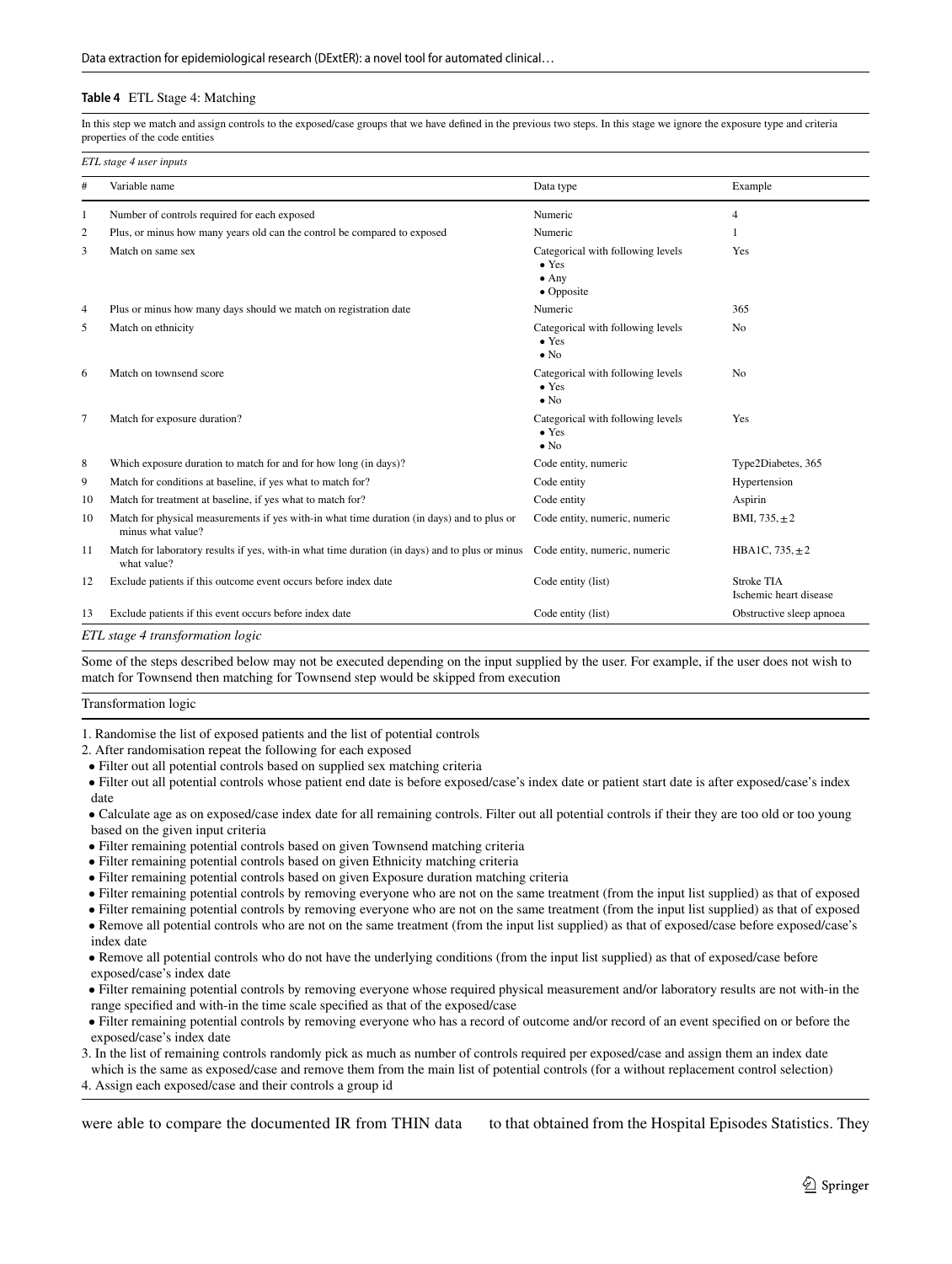<span id="page-10-0"></span>**Table 5** ETL Stage 5: Determining outcome and defning patient exit date

| # | Variable name                    | Data type          | Example                                           |
|---|----------------------------------|--------------------|---------------------------------------------------|
|   | Outcome                          | Code entity (list) | Ischemic heart disease<br>Stroke<br>Heart failure |
|   | ETL stage 5 transformation logic |                    |                                                   |
|   | Transformation logic             |                    |                                                   |

• Look for frst event of required outcome(s) before patient end date and after patient's index date

• Assign exit date as date of the frst outcome for each patient

were broadly similar (HES was 1.99 (95% CI 1.87–2.11) and 1.53 (95% CI 1.42–1.64) per 100000 person-years in THIN), with observed diference potentially attributed to the difering population structure and incomplete recording of the condition in primary are settings. One of our publications on atrial fbrillation prevalence trends from 2000 to 2016 was extracted by a senior data scientist in the usual conventional manner by manually writing a programme using STATA software [[55\]](#page-13-28). We compared the prevalence calculated by the data scientist to that obtained using DExtER, in the same year but using the latest version of the THIN database. Both were identical, for example both showed a prevalence of 3.3% in adults aged 35 years and older in 2016.

#### **DExtER as a public health surveillance tool**

The scope and use of automated cohort and cross-sectional designs has the potential of being an extremely important assert in Public Health settings and drug safety surveillance centres. Working with colleagues in Public Health England (PHE) we have compared the prevalence the tool generates to that reported in Quality Outcome Framework and again we found that they were similar to prevalence observed from other UK data sources. We have now implemented the tool in PHE for generating key incidence and prevalence fgures that will aid with service planning and resource allocation, and for further independent evaluation. As part of the agreement with PHE, they will be independently validating the use of the tool. The tool can also be used for surveillance of benefcial and adverse efects of medications, early on after introduction of new therapeutic agents and over a long period of time for outcomes such as cancer and cardiovascular events. For example we were able to explore whether benefts from medications demonstrated in clinical trials (such as the Empaglifozin EMPA-REG trial [[56\]](#page-13-29)) can be replicated in real-world settings. Sodium-glucose transport protein 2 inhibitors were found to decrease mortality in patients with previous cardiovascular disease in this trial. We were able to explore this in THIN database and found that patients who were given SGLT2 Inhibitors were signifcantly less likely to die of any cause irrespective of baseline CVD status (adjusted IRR 0.50; 95% CI 0.33–0.75) [[14](#page-12-16)]. This specifc fnding was replicated by another large real world evidence study (CVD-REAL HR 0.49; 95% CI 0.48–0.60 [\[57\]](#page-13-30)).

# **Future directions, benefts, limitations and ethical considerations**

We are now progressing the work towards automation for complex study designs through a work programme named Automated Clinical Epidemiology Studies (ACES), partly funded by Health Data Research (HDR) UK through a fellowship [[58](#page-14-0)]. Additionally, through HDR UK, our team was involved in two successful digital innovation hubs (INSIGHT and PIONEER) [[59](#page-14-1)]. As part of the INSIGHT hub funding, the tool is now also being adapted to include bespoke eye hospital data and provide further learning opportunities into the fexibility, benefts and limitations of the tool particularly for datasets not confgured for use in observational research.

As part of the HDR fellowship work, we will apply the framework for pharmaco-epidemiology study designs, linked primary–secondary care databases and for databases with linked mothers and babies. How each of these can be incorporated into DExtER depends on what information should be extracted from them and can vary drastically depending on the research question. The important thing to note is that the modular nature of the tool allows the addition of new stages containing specifc rules and complex scenarios to its current set to facilitate such datasets. For example, the tool has the capacity to conduct a study involving primary care and hospital episode statistics where a researcher maybe interested at looking readmissions to the hospital but may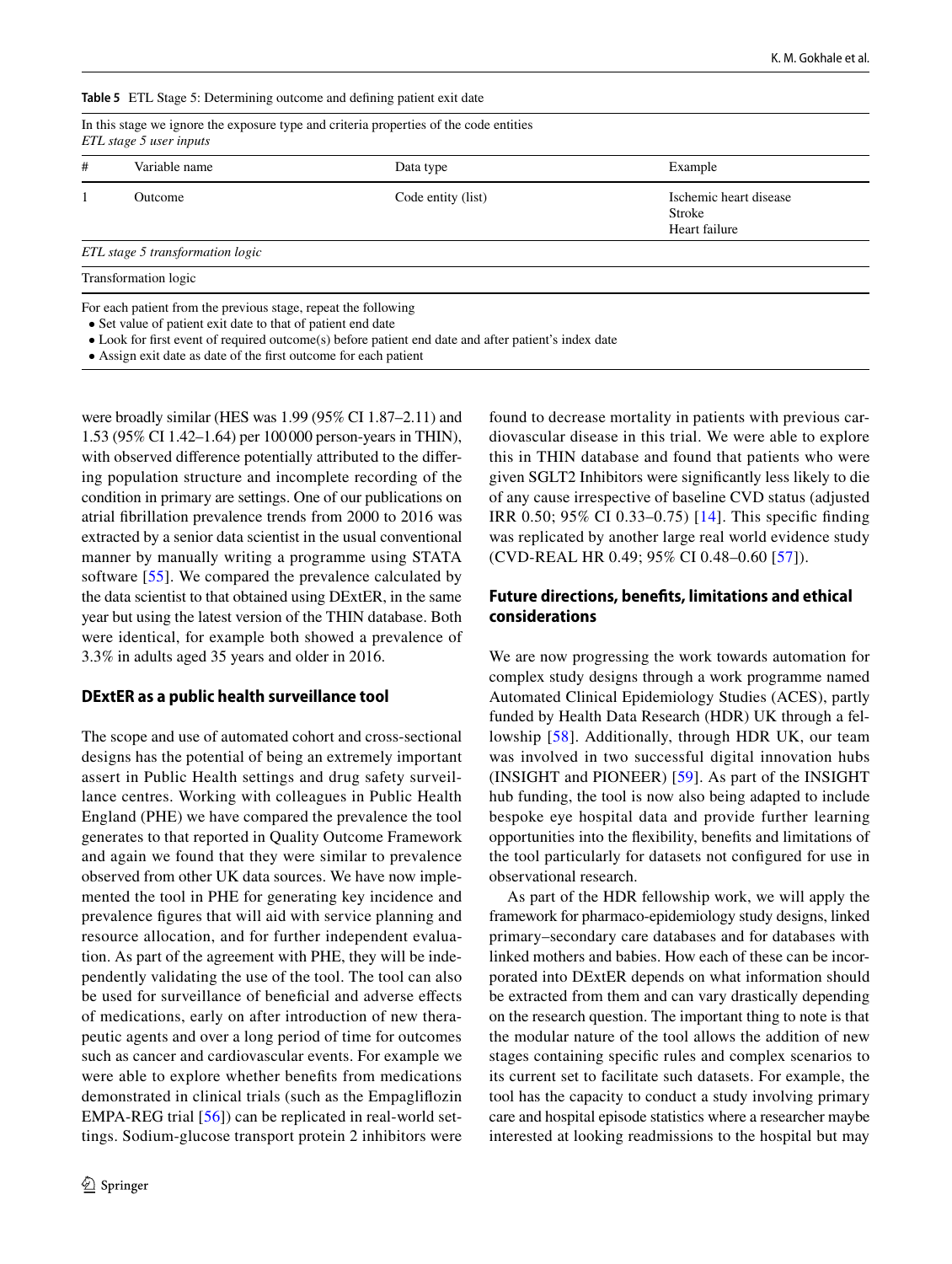<span id="page-11-0"></span>

| <b>Table 6</b> ETL Stage 6: Baseline variables and assembling analysable dataset |  |
|----------------------------------------------------------------------------------|--|
|----------------------------------------------------------------------------------|--|

|   | In this stage we ignore the exposure type and criteria properties of the code entities<br>ETL stage 6 user inputs |                    |                                                                                |  |  |
|---|-------------------------------------------------------------------------------------------------------------------|--------------------|--------------------------------------------------------------------------------|--|--|
| # | Variable name                                                                                                     | Data type          | Example                                                                        |  |  |
|   | Baseline characteristic                                                                                           | Code entity (list) | Smoking<br>Townsend score<br>Mortality<br>Blood pressure<br>Diabetes treatment |  |  |
|   | ETL stage 6 transformation logic                                                                                  |                    |                                                                                |  |  |
|   | Transformation logic                                                                                              |                    |                                                                                |  |  |
|   | For each patient from the previous stage, repeat the following<br>• Extract the required baseline variable        |                    |                                                                                |  |  |

- Assemble the patient's data from all previous stages
- Study population
- Exposed/case information
- Control information
- Any matching information
- Baseline characteristics

○ Outcomes

• Encrypt the data using cipher supplied by user and write data to fle/database

• Exit process

want to look in the primary care for the baseline variables. In such scenarios it is possible to add a new modular stage with bespoke UI to DExtER to facilitate this study design. We will also apply our tool to databases in other settings and countries, resulting in a global community who can collaborate and generate reproducible research across several databases. For example, we have evaluated its ability in the RNH (Registration Network for General Practitioners) database in Netherlands and found it to work seamlessly. The main benefits of the system are it provides researchers fast, efficient and reliable data extraction capacity. It eliminates the IT expertise required to extract datasets manually. The proposed ETL based architecture works as a standard to extract data for epidemiological studies and extracting data in this automated and standard way highly promotes reproducible research which is hard in epidemiology [\[60](#page-14-2)]. The documentation why patient records were discarded establishes data integrity, credibility and renders the dataset valid and verifable. The tool has its limitation such as not being able to cater for all possible diferent subtle designs an epidemiologist may consider eliciting an association or methodologies to reduce biases in specifc contexts. The tool can only be used with sound knowledge of epidemiological principles, otherwise may result in numerous spurious and potentially incorrect fndings. The ability to conduct studies within hours could result in publication biases where researchers may choose to undertake studies with a prior knowledge of the likely outcome or chose to ignore pursuing studies with negative outcomes [\[61](#page-14-3)]. To avoid this, the team will aim to conduct workshops involving key stakeholders to build an ethical framework that mitigates these unintended consequences of ACES. To facilitate global research, currently the tool can be made available for research at academic institutions anywhere in the world, subject to a negotiated contractual licence with the University of Birmingham (contact the corresponding author for further details).

# **Conclusion**

In the recent years, there is an increasing trend in the use of routinely available data in the feld of epidemiology. Primary care databases supply researchers with large amounts of medical data and the potential to answer several diferent research questions using various study designs. However, nonstandard and manual data extraction from primary care databases is complex, labour intensive and time-consuming process. Currently existing solutions such as the rEHR package and EHDEN's ATLAS [\[19,](#page-12-14) [20\]](#page-13-0) attempt to overcome the need for manual extraction, but these options still require substantial programming skills (need for expertise and prone to human error) and are limited in its applicability to various study designs and matching options. Whereas in this paper, we have been able to present an ETL based framework (DExtER), a tool used to automate the process of data extraction for epidemiological research based on study designs which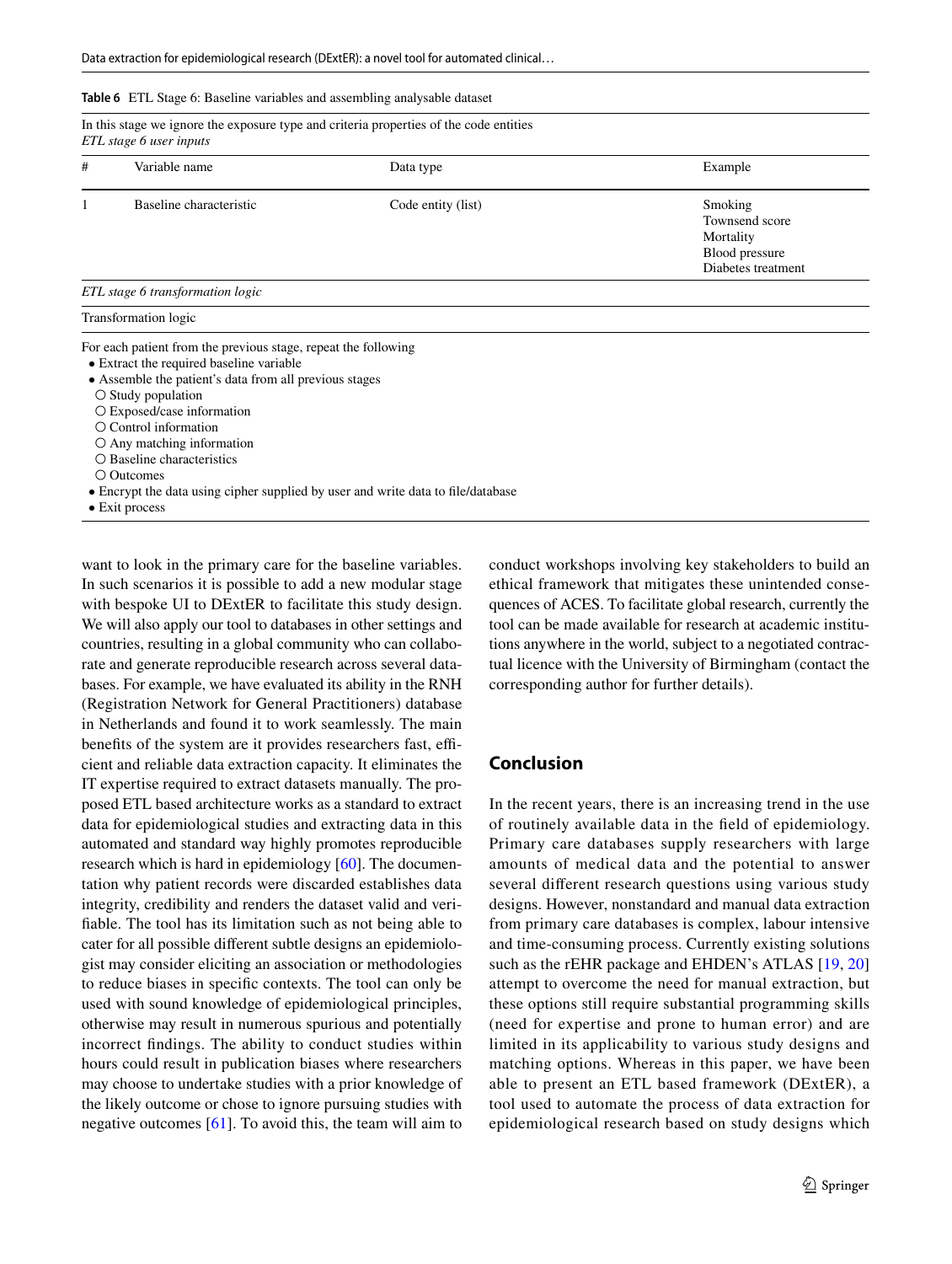can utilise any longitudinal primary care electronic record source. Corporate solutions which can provide a similar service to DExtER, [[21](#page-13-1)] are yet to publish the developed algorithms/programs, and hence they are limited in the validity of their techniques and reliability in the datasets generated for research. Whereas, DExtER provides a noninvasive solution to generate quality datasets in an analysable format through a process that can be verifed and reproducible.

We anticipate this new architecture will expedite and reduce the costs of epidemiological and health services research by reducing the gap between medical researchers and electronic patient records. As a part of the future work, we want to develop concrete standards for each step in the data extraction process and work towards developing automated analytics with the vision to create an automated research pipeline for epidemiological studies.

**Acknowledgements** The authors would like to acknowledge and give their sincere thanks to the kind efforts and supervision provided by Dr Behzad Bordbar, previously a senior lecturer and Dr Ronan Ryan, previously a research fellow at University of Birmingham, during the initial phase of the development of DExtER.

**Author contributions** This piece of work forms part of the doctoral thesis for KG and builds on his MSc dissertation. KG led all parts of the development of DExtER including; conception, software development, methods development, production, implementation, testing, validation and writing of the fnal manuscript. KN conceived the idea to automate epidemiology study designs, contributed to all phases of the development of DExtER and supervised KG throughout the project with PT. JSC, KT and GG contributed to the implementation, testing and validation phase of the tool. All authors participated in revising the manuscript and have approved the fnal version.

**Funding** KN is supported by a fellowship grant from Health data research UK.

# **Compliance with ethical standards**

**Conflict of interest** There are no confict of interests to declare in this study.

**Open Access** This article is licensed under a Creative Commons Attribution 4.0 International License, which permits use, sharing, adaptation, distribution and reproduction in any medium or format, as long as you give appropriate credit to the original author(s) and the source, provide a link to the Creative Commons licence, and indicate if changes were made. The images or other third party material in this article are included in the article's Creative Commons licence, unless indicated otherwise in a credit line to the material. If material is not included in the article's Creative Commons licence and your intended use is not permitted by statutory regulation or exceeds the permitted use, you will need to obtain permission directly from the copyright holder. To view a copy of this licence, visit <http://creativecommons.org/licenses/by/4.0/>.

# **References**

- <span id="page-12-0"></span>1. Protti D. Comparison of information technology in general practice in 10 countries. Healthc Q. 2006;10:107–16.
- <span id="page-12-1"></span>2. Curcin V, Soljak M, Majeed A. Managing and exploiting routinely collected NHS data for research. J Innov Health Inform. 2013;20:225–31.
- <span id="page-12-2"></span>3. Vezyridis P, Timmons S. Evolution of primary care databases in UK: a scientometric analysis of research output. BMJ Open. 2016. <https://doi.org/10.1136/bmjopen-2016-012785>.
- <span id="page-12-3"></span>4. Cook JA, Collins GS. The rise of big clinical databases. Br J Surg. 2015. <https://doi.org/10.1002/bjs.9723>.
- <span id="page-12-4"></span>5. John O, Donoghue HJ. Data management within mHealth environments: patient sensors, mobile devices, and databases. J Data Inf Qual. 2012;4:1–20.
- <span id="page-12-5"></span>6. Murdoch TB, Detsky AS. The inevitable application of big data to health care. JAMA. 2013;309:1351–2.
- <span id="page-12-6"></span>7. Hippisley-Cox J, Stables D, Pringle M. QRESEARCH: a new general practice database for research. J Innov Health Inform. 2004;12:49–50.
- <span id="page-12-7"></span>8. Herrett E, Gallagher AM, Bhaskaran K, Forbes H, Mathur R, van Staa T, Smeeth L. Data resource profle: clinical practice research datalink (CPRD). Int J Epidemiol. 2015;44:827–36.
- <span id="page-12-8"></span>9. Cohen B, Vawdrey DK, Liu J, Caplan D, Furuya EY, Mis FW, Larson E. Challenges associated with using large data sets for quality assessment and research in clinical settings. Policy Polit Nurs Pract. 2015. [https://doi.org/10.1177/1527154415603358.](https://doi.org/10.1177/1527154415603358)
- 10. Lin J-H, Haug PJ. Data preparation framework for preprocessing clinical data in data mining. In: AMIA annual symposium proceedings; 2006.
- <span id="page-12-9"></span>11. Wasserman RC. Electronic medical records (EMRs), epidemiology, and epistemology: refections on EMRs and future pediatric clinical research. Acad Pediatr. 2011;11:280–7.
- <span id="page-12-10"></span>12. de Lusignan S, van Weel C. The use of routinely collected computer data for research in primary care: opportunities and challenges. Fam Pract. 2006;23:253–63.
- 13. Williams T, Van Staa T, Puri S, Eaton S. Recent advances in the utility and use of the General Practice Research Database as an example of a UK Primary Care Data resource. Ther Adv Drug Saf. 2012;3:89–99.
- <span id="page-12-16"></span>14. Toulis KA, Willis BH, Marshall T, et al. All-cause mortality in patients with diabetes under treatment with dapaglifozin: a population-based, open-cohort study in the health improvement network database. J Clin Endocrinol Metab. 2017;102:1719–25.
- <span id="page-12-15"></span>15. Harvey PR, Thomas T, Chandan JS, Mytton J, Coupland B, Bhala N, Evison F, Patel P, Nirantharakumar K, Trudgill NJ. Incidence, morbidity and mortality of patients with achalasia in England: fndings from a study of nationwide hospital and primary care data. Gut. 2018;68:790–5.
- <span id="page-12-11"></span>16. Adderley NJ, Nirantharakumar K, Marshall T. Risk of stroke and transient ischaemic attack in patients with a diagnosis of resolved atrial fbrillation: retrospective cohort studies. BMJ. 2018;361:k1717.
- <span id="page-12-12"></span>17. Yao Q, Chen K, Yao L, Lyu P, Yang T, Luo F, Chen S, He L, Liu Z. Scientometric trends and knowledge maps of global health systems research. Health Res Policy Syst. 2014;12:26.
- <span id="page-12-13"></span>18. Hall GC, Sauer B, Bourke A, Brown JS, Reynolds MW, Lo CR. Guidelines for good database selection and use in pharmacoepidemiology research. Pharmacoepidemiol Drug Saf. 2012;21:1–10.
- <span id="page-12-14"></span>19. Springate DA, Parisi R, Olier I, Reeves D, Kontopantelis E. rEHR: an R package for manipulating and analysing electronic health record data. PLoS ONE. 2017;12:e0171784.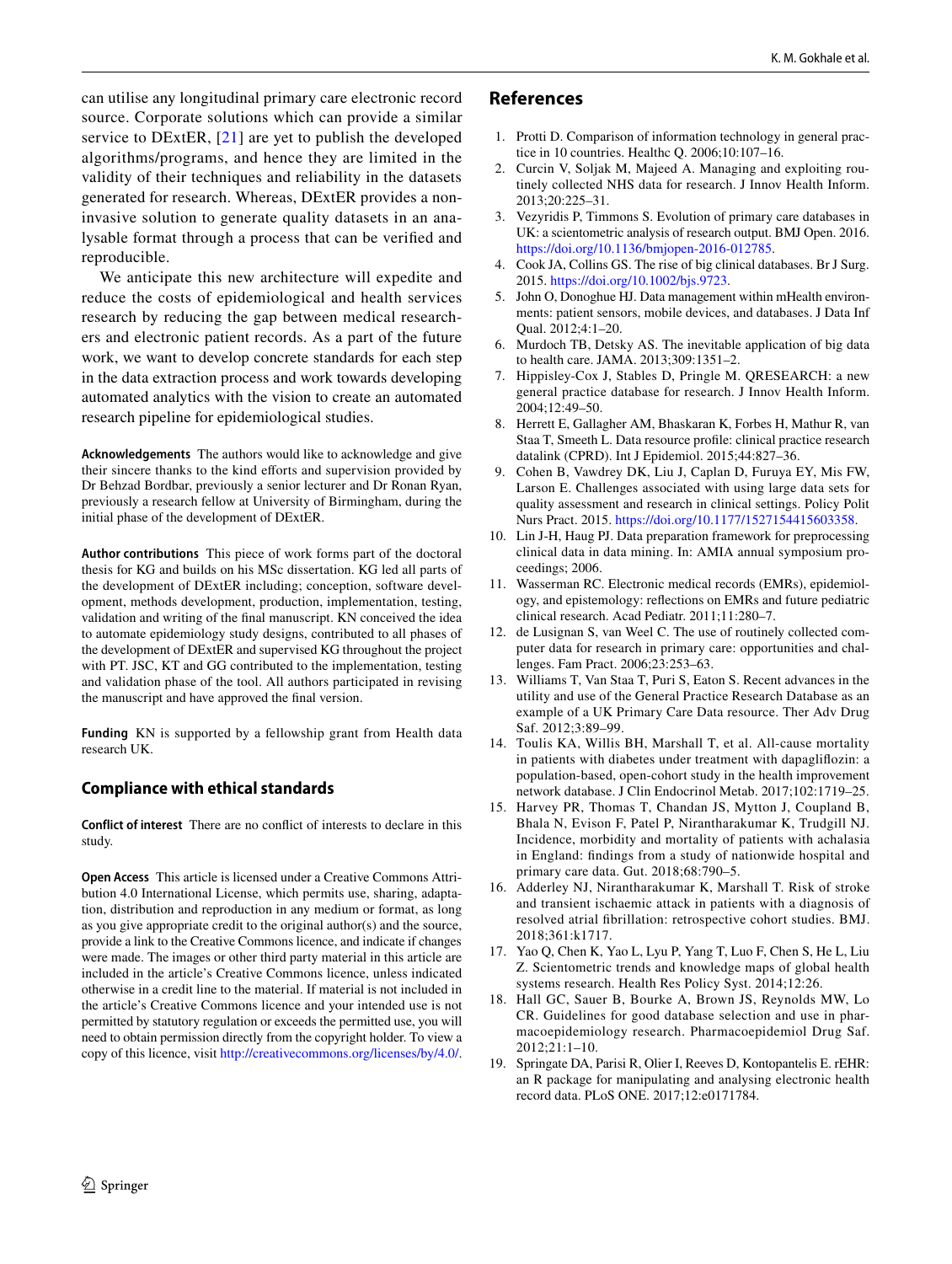- <span id="page-13-0"></span>20. The European Health Data & Evidence Network's (EHDEN) (2015) The European Health Data & Evidence Network's (EHDEN) OHDSI ATLAS.
- <span id="page-13-1"></span>21. Aetion. Aetion; 2020. <https://www.aetion.com/>. Accessed 8 Mar 2020.
- <span id="page-13-2"></span>22. Vassiliadis P, Simitsis A. Extraction, transformation, and loading. In: Encyclopedia of database systems. Berlin: Springer; 2009, pp 1095–1101.
- <span id="page-13-3"></span>23. Murphy S. Data warehousing for clinical research. In: Encyclopedia of database systems. Berlin: Springer; 2009, pp 679–84.
- 24. Pecoraro F, Luzi D, Ricci FL. Designing ETL tools to feed a data warehouse based on electronic healthcare record infrastructure. Studies Health Technol Inform. 2015;210:929–33.
- 25. Horvath MM, Winfeld S, Evans S, Slopek S, Shang H, Ferranti J. The DEDUCE Guided Query tool: providing simplifed access to clinical data for research and quality improvement. J Biomed Inform. 2011;44:266–76.
- <span id="page-13-4"></span>26. Lazarus R, Klompas M, Campion FX, McNabb SJN, Hou X, Daniel J, Haney G, DeMaria A, Lenert L, Platt R. Electronic support for public health: validated case fnding and reporting for notifable diseases using electronic medical data. J Am Med Inform Assoc. 2009. [https://doi.org/10.1197/jamia.M2848.](https://doi.org/10.1197/jamia.M2848)
- <span id="page-13-5"></span>27. Lenzerini M. Data integration: a theoretical perspective. In: Proceedings of the twenty-frst ACM SIGACT-SIGMOD-SIGART symposium on principles of database systems. ACM; 2002, pp 233–246.
- <span id="page-13-6"></span>28. Reisinger SJ, Ryan PB, O'Hara DJ, Powel GE, Painter JL, Pattishall EN, Morris JA. Development and evaluation of a common data model enabling active drug safety surveillance using disparate healthcare databases. J Am Med Inform Assoc. 2010. [https://](https://doi.org/10.1136/jamia.2009.002477) [doi.org/10.1136/jamia.2009.002477.](https://doi.org/10.1136/jamia.2009.002477)
- 29. Zhou X, Murugesan S, Bhullar H, Liu Q, Cai B, Wentworth C, Bate A. An evaluation of the THIN database in the OMOP common data model for active drug safety surveillance. Drug Saf. 2013.<https://doi.org/10.1007/s40264-012-0009-3>.
- <span id="page-13-7"></span>30. Makadia R, Ryan PB (2014) Transforming the premier perspective hospital database into the observational medical outcomes partnership (OMOP) common data model. EGEMS (Washington, DC).<https://doi.org/10.13063/2327-9214.1110>.
- <span id="page-13-8"></span>31. Vassiliadis P, Simitsis A, Skiadopoulos S. Conceptual modeling for ETL processes. In: Proceedings of the 8th ACM international workshop on Data warehousing and OLAP. ACM; 2002, pp 14–21.
- <span id="page-13-9"></span>32. Trujillo J, Luján-Mora S (2003) A UML based approach for modeling ETL processes in data warehouses. In: International conference on conceptual modeling. Berlin: Springer, pp 307–20.
- <span id="page-13-10"></span>33. IQVIA. THIN-HES data linkage. 2016. [https://www.iqvia.com/](https://www.iqvia.com/locations/uk-and-ireland/thin-hes-data) [locations/uk-and-ireland/thin-hes-data](https://www.iqvia.com/locations/uk-and-ireland/thin-hes-data). Accessed 28 Sep 2018.
- <span id="page-13-11"></span>34. Herrett E, Gallagher AM, Bhaskaran K, Forbes H, Mathur R, van Staa T, Smeeth L. Data resource profle: clinical practice research datalink (CPRD). Int J Epidemiol. 2015;44:827–36.
- <span id="page-13-12"></span>35. Wolf A, Dedman D, Campbell J, Booth H, Lunn D, Chapman J, Myles P. Data resource profle: clinical Practice Research Datalink (CPRD) Aurum. Int J Epidemiol. 2019;48:1740–1740g.
- <span id="page-13-13"></span>36. Horsfall L, Walters K, Petersen I. Identifying periods of acceptable computer usage in primary care research databases. Pharmacoepidemiol Drug Saf. 2013;22:64–9.
- <span id="page-13-14"></span>37. Maguire A, Blak BT, Thompson M. The importance of defning periods of complete mortality reporting for research using automated data from primary care. Pharmacoepidemiol Drug Saf. 2009;18:76–83.
- <span id="page-13-15"></span>38. Okhotin A. Recursive descent parsing for Boolean grammars. Acta Inform. 2007;44:167–89.
- <span id="page-13-16"></span>39. Hopcroft JE, Motwani R, Ullman JD. Introduction to automata theory, languages, and computation, 2nd edition. ACM SIGACT News; 2001. [https://doi.org/10.1145/568438.568455.](https://doi.org/10.1145/568438.568455)
- <span id="page-13-17"></span>40. Toulis KA, Willis BH, Marshall T, Kumarendran B, Gokhale K, Ghosh S, Thomas GN, Cheng KK, Narendran P, Hanif W. Allcause mortality in patients with diabetes under treatment with dapaglifozin: a population-based, open-cohort study in THIN database. J Clin Endocrinol Metab. 2017;102(5):1719–25.
- <span id="page-13-27"></span>41. Tracy A, Subramanian A, Adderley NJ, Cockwell P, Ferro C, Ball S, Harper L, Nirantharakumar K. Cardiovascular, thromboembolic and renal outcomes in IgA vasculitis (Henoch–Schönlein purpura): a retrospective cohort study using routinely collected primary care data. Ann Rheum Dis. 2019;78:261–9.
- 42. Chandan JS, Thomas T, Lee S, Marshall T, Willis B, Nirantharakumar K, Gill P. The association between idiopathic thrombocytopenic purpura and cardiovascular disease: a retrospective cohort study. J Thromb Haemost. 2018.<https://doi.org/10.1111/jth.13940>
- . 43. Chandan JS, Thomas T, Bradbury-Jones C, Russell R, Bandyopadhyay S, Nirantharakumar K, Taylor J. Female survivors of intimate partner violence and risk of depression, anxiety and serious mental illness. Br J Psychiatry 1–6. 2019.
- <span id="page-13-18"></span>44. Chandan JS, Thomas T, Gokhale KM, Bandyopadhyay S, Taylor J, Nirantharakumar K. The burden of mental ill health associated with childhood maltreatment in the UK, using The Health Improvement Network database: a population-based retrospective cohort study. Lancet Psychiatry. 2019;6:926–34.
- <span id="page-13-19"></span>45. Lund JL, Richardson DB, Stürmer T. The active comparator, new user study design in pharmacoepidemiology: historical foundations and contemporary application. Curr Epidemiol Rep. 2015;2:221–8.
- <span id="page-13-20"></span>46. Suissa S, Moodie EEM, Dell'Aniello S. Prevalent new-user cohort designs for comparative drug effect studies by timeconditional propensity scores. Pharmacoepidemiol Drug Saf. 2017;26:459–68.
- <span id="page-13-21"></span>47. Lévesque LE, Hanley JA, Kezouh A, Suissa S. Problem of immortal time bias in cohort studies: example using statins for preventing progression of diabetes. BMJ. 2010;340:b5087.
- <span id="page-13-22"></span>48. Information Commissioners Office. The Principles | ICO. In: ICO. 2018. [https://ico.org.uk/for-organisations/guide-to-data-protection](https://ico.org.uk/for-organisations/guide-to-data-protection/guide-to-the-general-data-protection-regulation-gdpr/principles/) [/guide-to-the-general-data-protection-regulation-gdpr/principles/](https://ico.org.uk/for-organisations/guide-to-data-protection/guide-to-the-general-data-protection-regulation-gdpr/principles/). Accessed 8 Mar 2020.
- <span id="page-13-23"></span>49. Dafoulas GE, Toulis KA, Mccorry D, Kumarendran B, Thomas GN, Willis BH, Gokhale K, Gkoutos G, Narendran P, Nirantharakumar K. Type 1 diabetes mellitus and risk of incident epilepsy: a population-based, open-cohort study. Diabetologia. 2017;60:258–61.
- 50. McCorry D, Nicolson A, Smith D, Marson A, Feltbower RG, Chadwick DW. An association between type 1 diabetes and idiopathic generalized epilepsy. Ann Neurol. 2006;59:204–6.
- 51. O'Connell MA, Harvey AS, Mackay MT, Cameron FJ. Does epilepsy occur more frequently in children with Type 1 diabetes? J Paediatr Child Health. 2008;44:586–9.
- <span id="page-13-24"></span>52. Mancardi MM, Striano P, Giannattasio A, et al. Type 1 diabetes and epilepsy: more than a casual association? Epilepsia. 2010;51:320–1.
- <span id="page-13-25"></span>53. Chou I-C, Wang C-H, Lin W-D, Tsai F-J, Lin C-C, Kao C-H. Risk of epilepsy in type 1 diabetes mellitus: a population-based cohort study. Diabetologia. 2016;59:1196–203.
- <span id="page-13-26"></span>54. Neligan A, Sander JW. The incidence and prevalence of epilepsy. London: UCL Institute of Neurology; 2009.
- <span id="page-13-28"></span>55. Adderley NJ, Ryan R, Nirantharakumar K, Marshall T. Prevalence and treatment of atrial fbrillation in UK general practice from 2000 to 2016. Heart. 2019;105:27–33.
- <span id="page-13-29"></span>56. Zinman B, Wanner C, Lachin JM, et al. Empaglifozin, cardiovascular outcomes, and mortality in type 2 diabetes. N Engl J Med. 2015;373:2117–28.
- <span id="page-13-30"></span>57. Kosiborod M, Cavender MA, Fu AZ, et al. Lower risk of heart failure and death in patients initiated on sodium-glucose